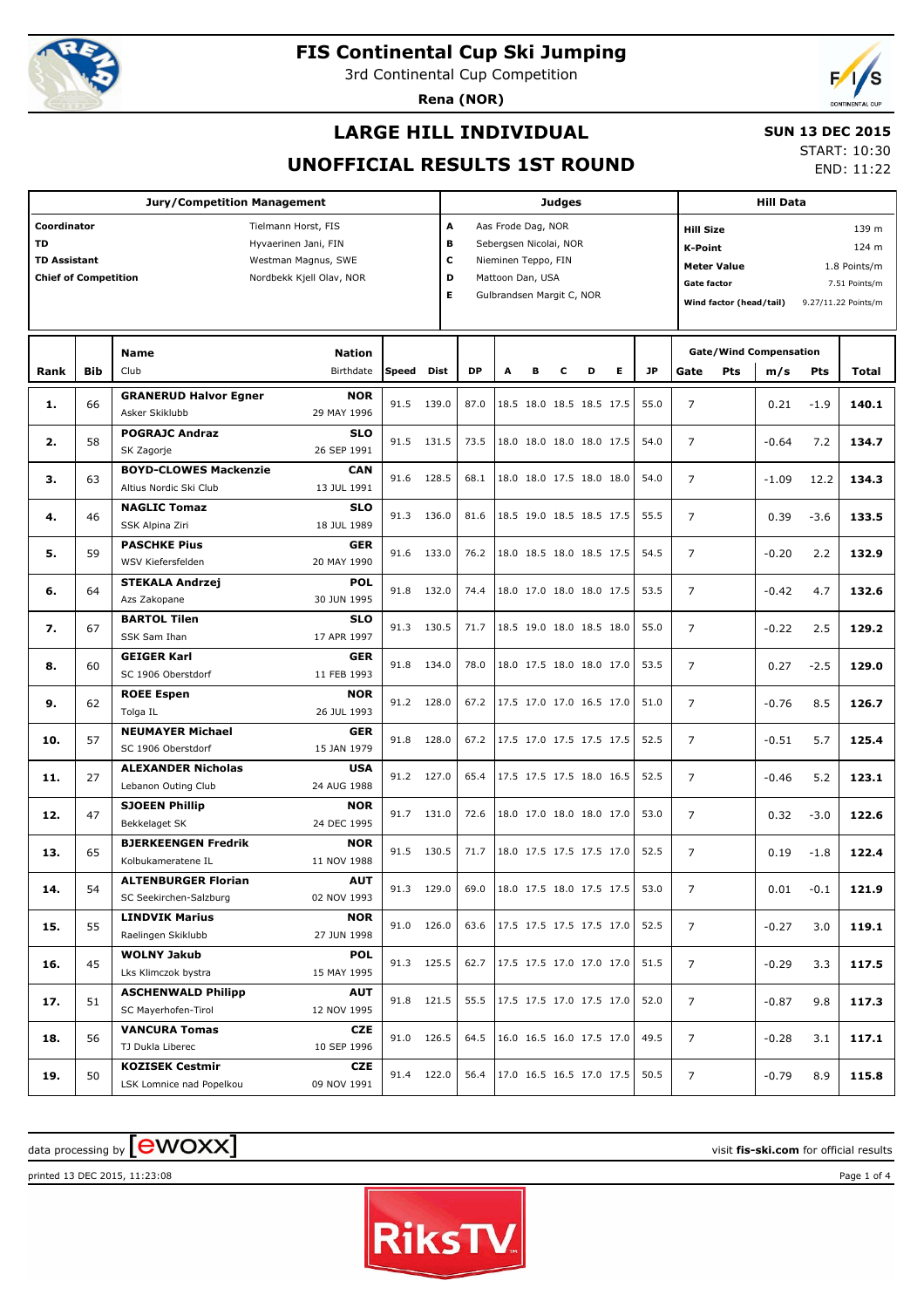

3rd Continental Cup Competition

**Rena (NOR)**



## **LARGE HILL INDIVIDUAL**

### **SUN 13 DEC 2015**

## **UNOFFICIAL RESULTS 1ST ROUND**

START: 10:30 END: 11:22

|      |            | <b>Name</b>                        | <b>Nation</b>             |      |               |      |   |                          |                          |                          |    |           | <b>Gate/Wind Compensation</b> |            |         |            |                                        |
|------|------------|------------------------------------|---------------------------|------|---------------|------|---|--------------------------|--------------------------|--------------------------|----|-----------|-------------------------------|------------|---------|------------|----------------------------------------|
| Rank | <b>Bib</b> | Club                               | Birthdate                 |      | Speed<br>Dist | DP   | A | в                        | c                        | D                        | E. | <b>JP</b> | Gate                          | <b>Pts</b> | m/s     | <b>Pts</b> | Total                                  |
|      |            | <b>SIEGEL David</b>                | <b>GER</b>                |      |               |      |   |                          |                          |                          |    |           |                               |            |         |            |                                        |
| 20.  | 53         | SV Baiersbronn                     | 28 AUG 1996               | 91.9 | 126.5         | 64.5 |   | 17.0 17.0 17.5 17.0 16.5 |                          |                          |    | 51.0      | $\overline{7}$                |            | 0.03    | $-0.3$     | 115.2                                  |
|      |            | <b>TROFIMOV Roman Sergeevich</b>   | <b>RUS</b>                |      |               |      |   |                          |                          |                          |    |           |                               |            |         |            |                                        |
| 21.  | 29         | Sdushor CSP N. Novgorod            | 19 NOV 1989               | 90.8 | 128.0         | 67.2 |   | 17.5 17.0 17.0 16.5 17.0 |                          |                          |    | 51.0      | 7                             |            | 0.47    | $-4.4$     | 113.8                                  |
|      |            | <b>KLUSEK Bartlomiej</b>           | <b>POL</b>                |      |               |      |   |                          |                          |                          |    |           |                               |            |         |            |                                        |
| 22.  | 48         | LKS Klmczok Bystra                 | 15 JAN 1993               | 91.5 | 124.5         | 60.9 |   | 17.5 17.0 17.0 17.0 17.5 |                          |                          |    | 51.5      | $\overline{7}$                |            | $-0.11$ | 1.2        | 113.6                                  |
|      |            | <b>STURSA Vojtech</b>              | <b>CZE</b>                |      |               |      |   |                          |                          |                          |    |           |                               |            |         |            |                                        |
| 23.  | 35         | Dukla Liberec                      | 03 AUG 1995               | 90.8 | 124.5         | 60.9 |   | 17.5 16.5 17.0 16.5 17.0 |                          |                          |    | 50.5      | $\overline{7}$                |            | $-0.06$ | 0.7        | 112.1                                  |
| 24.  | 37         | <b>HVALA Jaka</b>                  | <b>SLO</b>                |      | 91.2 123.0    | 58.2 |   |                          | 17.5 17.5 17.5 17.5 17.0 |                          |    | 52.5      | 7                             |            | $-0.12$ | 1.3        | 112.0                                  |
|      |            | <b>Ssk Ponikve</b>                 | 15 JUL 1993               |      |               |      |   |                          |                          |                          |    |           |                               |            |         |            |                                        |
| 25.  | 16         | <b>BIRCHLER Tobias</b>             | <b>SUI</b>                | 91.0 | 123.5         | 59.1 |   | 17.0 17.5 17.0 17.0 17.0 |                          |                          |    | 51.0      | $\overline{7}$                |            | $-0.14$ | 1.6        | 111.7                                  |
|      |            | Einsiedeln                         | 29 JUL 1997               |      |               |      |   |                          |                          |                          |    |           |                               |            |         |            |                                        |
| 26.  | 23         | <b>HUBER Stefan</b>                | <b>AUT</b>                | 90.8 | 123.5         | 59.1 |   |                          |                          | 16.0 16.5 16.0 16.5 16.0 |    | 48.5      | $\overline{7}$                |            | $-0.33$ | 3.7        | 111.3                                  |
|      |            | SC Seekirchen-Salzburg             | 08 MAR 1994               |      |               |      |   |                          |                          |                          |    |           |                               |            |         |            |                                        |
| 27.  | 41         | <b>TOLLINGER Elias</b>             | <b>AUT</b>                |      | 92.2 120.0    | 52.8 |   | 17.5 17.0 17.5 17.0 17.0 |                          |                          |    | 51.5      | $\overline{7}$                |            | $-0.54$ | 6.1        | 110.4                                  |
|      |            | SV Innsbruck-Bergisel-Tirol        | 25 MAR 1995               |      |               |      |   |                          |                          |                          |    |           |                               |            |         |            |                                        |
| 28.  | 38         | <b>ZOGRAFSKI Vladimir</b>          | <b>BUL</b><br>14 JUL 1993 | 91.4 | 120.0         | 52.8 |   | 17.0 17.0 17.0 17.0 17.0 |                          |                          |    | 51.0      | $\overline{7}$                |            | $-0.57$ | 6.4        | 110.2                                  |
|      |            | <b>NSA</b><br><b>WINTER Paul</b>   | <b>GER</b>                |      |               |      |   |                          |                          |                          |    |           |                               |            |         |            |                                        |
| 29.  | 44         | SC Willingen                       | 05 OCT 1997               |      | 91.2 119.5    | 51.9 |   | 17.0 17.5 17.0 17.0 17.5 |                          |                          |    | 51.5      | $\overline{7}$                |            | $-0.58$ | 6.5        | 109.9                                  |
|      |            | <b>EISENBICHLER Markus</b>         | <b>GER</b>                |      |               |      |   |                          |                          |                          |    |           |                               |            |         |            |                                        |
| 30.  | 61         | <b>TSV Siegsdorf</b>               | 03 APR 1991               |      | 90.7 125.0    | 61.8 |   | 18.0 18.0 17.5 18.0 17.5 |                          |                          |    | 53.5      | $\overline{7}$                |            | 0.60    | $-5.6$     | 109.7                                  |
|      |            | <b>DIETHART Thomas</b>             | <b>AUT</b>                |      |               |      |   |                          |                          |                          |    |           |                               |            |         |            |                                        |
| 31.  | 39         | UVB Hinzenbach-Oberoesterreich     | 25 FEB 1992               |      | 91.3 117.5    | 48.3 |   | 17.0 17.0 17.0 17.0 17.0 |                          |                          |    | 51.0      | $\overline{7}$                |            | $-0.88$ | 9.9        | 109.2                                  |
|      |            | <b>GLASDER Michael</b>             | <b>USA</b>                | 91.9 |               |      |   |                          |                          |                          |    |           |                               |            |         |            |                                        |
| 32.  | 5          | Norge Ski Club                     | 27 MAR 1989               |      | 122.5         | 57.3 |   |                          |                          | 17.0 17.0 17.0 17.0 16.5 |    | 51.0      | $\overline{7}$                |            | 0.10    | $-0.9$     | 107.4                                  |
| 33.  | 42         | <b>ZNISZCZOL Aleksander</b>        | <b>POL</b>                | 91.5 | 118.5         | 50.1 |   | 17.0 17.0 16.5 17.0 17.0 |                          |                          |    | 51.0      | $\overline{7}$                |            | $-0.29$ | 3.3        | 104.4                                  |
|      |            | WSS Wisla                          | 08 MAR 1994               |      |               |      |   |                          |                          |                          |    |           |                               |            |         |            |                                        |
| 34.  | 49         | <b>FUCHS Tim</b>                   | <b>GER</b>                | 91.5 | 118.0         | 49.2 |   |                          | 16.5 16.0 16.0 15.5 15.0 |                          |    | 47.5      | $\overline{7}$                |            | $-0.59$ | 6.6        | 103.3                                  |
|      |            | SC Degenfeld                       | 03 AUG 1997               |      |               |      |   |                          |                          |                          |    |           |                               |            |         |            |                                        |
| 35.  | 14         | <b>BJOERENG Joacim Oedegaard</b>   | <b>NOR</b>                | 91.0 | 117.0         | 47.4 |   | 17.0 17.0 17.0 17.0 17.0 |                          |                          |    | 51.0      | 7                             |            | $-0.40$ | 4.5        | 102.9                                  |
|      |            | Roeykenhopp                        | 14 DEC 1995               |      |               |      |   |                          |                          |                          |    |           |                               |            |         |            |                                        |
| 36.  | 52         | <b>MIETUS Krzysztof</b>            | <b>POL</b>                | 91.6 | 116.5         | 46.5 |   | 16.5 16.5 16.0 16.5 16.5 |                          |                          |    | 49.5      | $\overline{7}$                |            | $-0.60$ | 6.7        | 102.7                                  |
|      |            | AZS Zakopane                       | 08 MAR 1991               |      |               |      |   |                          |                          |                          |    |           |                               |            |         |            |                                        |
| 37.  | 43         | <b>KAELIN Pascal</b><br>Einsiedeln | SUI                       |      | 91.1 117.5    | 48.3 |   | 17.0 16.0 16.0 16.5 17.0 |                          |                          |    | 49.5      | 7                             |            | $-0.43$ | 4.8        | 102.6                                  |
|      |            | <b>CHOI Seou</b>                   | 11 JAN 1993<br><b>KOR</b> |      |               |      |   |                          |                          |                          |    |           |                               |            |         |            |                                        |
| 37.  | 17         | High1 Resort                       | 03 DEC 1982               |      | 90.2 120.0    | 52.8 |   | 16.5 17.5 16.5 16.5 17.5 |                          |                          |    | 50.5      | $\overline{7}$                |            | 0.08    | $-0.7$     | 102.6                                  |
|      |            | <b>SINKOVEC Jure</b>               | <b>SLO</b>                |      |               |      |   |                          |                          |                          |    |           |                               |            |         |            |                                        |
| 39.  | 34         | SSK SAM Ihan                       | 03 JUL 1985               |      | 91.1 118.0    | 49.2 |   | 16.5 17.0 17.0 16.0 17.0 |                          |                          |    | 50.5      | $\overline{7}$                |            | $-0.02$ | 0.2        | 99.9                                   |
|      |            | <b>SARDYKO Alexander</b>           | <b>RUS</b>                |      |               |      |   |                          |                          |                          |    |           |                               |            |         |            |                                        |
| 39.  | 32         | Sdushor CSP N.Novgorod-Krasnoy     | 08 MAY 1990               | 90.9 | 117.5         | 48.3 |   | 16.5 16.0 16.0 16.5 17.0 |                          |                          |    | 49.0      | 7                             |            | $-0.23$ | 2.6        | 99.9                                   |
|      |            | <b>ROCH DUPLAND Thomas</b>         | <b>FRA</b>                |      |               |      |   |                          |                          |                          |    |           |                               |            |         |            |                                        |
| 41.  | 6          | Saint Gervais                      | 03 FEB 1996               | 90.5 | 120.5         | 53.7 |   | 16.5 16.5 16.5 16.5 17.0 |                          |                          |    | 49.5      | 7                             |            | 0.42    | $-3.9$     | 99.3                                   |
|      |            | <b>AIGNER Clemens</b>              | <b>AUT</b>                |      | 91.2 118.0    | 49.2 |   | 17.0 17.0 16.0 16.5 17.0 |                          |                          |    | 50.5      |                               |            |         |            |                                        |
| 42.  | 36         | SV Innsbruck-Bergisel-Tirol        | 02 FEB 1993               |      |               |      |   |                          |                          |                          |    |           | 7                             |            | 0.08    | $-0.7$     | 99.0                                   |
| 43.  | 10         | <b>PITEA Sorin Iulian</b>          | <b>ROU</b>                |      | 91.3 118.0    | 49.2 |   | 17.0 17.0 16.5 17.0 17.0 |                          |                          |    | 51.0      | 7                             |            | 0.15    | $-1.4$     | 98.8                                   |
|      |            | CSS Dinamo Rasnov                  | 09 JUL 1997               |      |               |      |   |                          |                          |                          |    |           |                               |            |         |            |                                        |
|      |            | data processing by <b>[CWOXX</b> ] |                           |      |               |      |   |                          |                          |                          |    |           |                               |            |         |            |                                        |
|      |            |                                    |                           |      |               |      |   |                          |                          |                          |    |           |                               |            |         |            | visit fis-ski.com for official results |

printed 13 DEC 2015, 11:23:08 Page 2 of 4

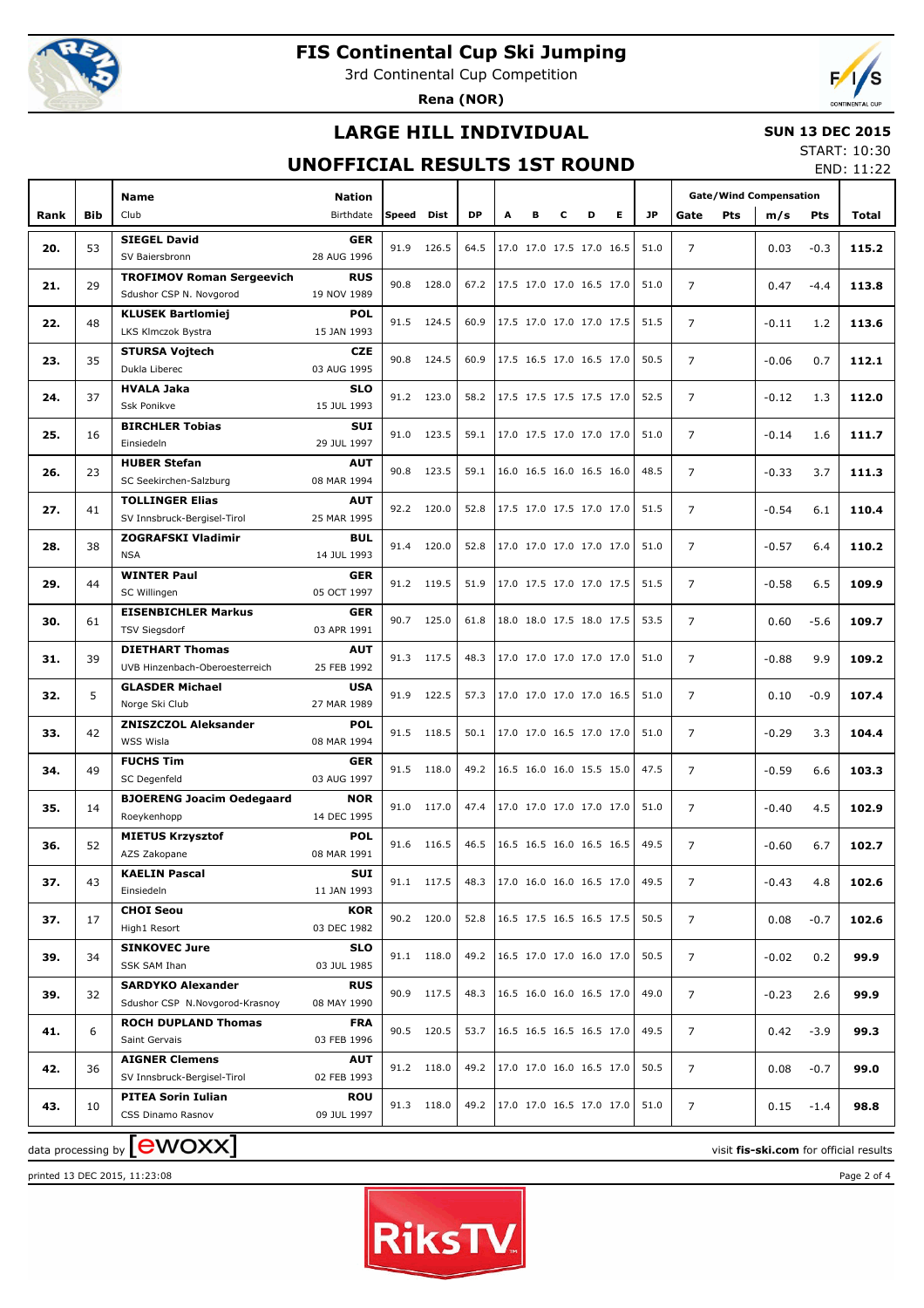

3rd Continental Cup Competition

**Rena (NOR)**



# **LARGE HILL INDIVIDUAL**

### **SUN 13 DEC 2015**

## **UNOFFICIAL RESULTS 1ST ROUND**

START: 10:30 END: 11:22

|      |              | <b>Name</b>                              | <b>Nation</b>             |            |            |                                    |   |   |   |                            |   |           | <b>Gate/Wind Compensation</b> |            |         |            |              |
|------|--------------|------------------------------------------|---------------------------|------------|------------|------------------------------------|---|---|---|----------------------------|---|-----------|-------------------------------|------------|---------|------------|--------------|
| Rank | <b>Bib</b>   | Club                                     | Birthdate                 | Speed Dist |            | <b>DP</b>                          | А | в | c | D                          | Е | <b>JP</b> | Gate                          | <b>Pts</b> | m/s     | <b>Pts</b> | Total        |
|      |              | <b>VALTA Ossi-Pekka</b>                  | <b>FIN</b>                |            |            |                                    |   |   |   |                            |   |           |                               |            |         |            |              |
| 44.  | 7            | Lahden Hiihtoseura                       | 22 NOV 1991               |            | 91.6 117.5 | 48.3                               |   |   |   | 16.5 16.5 16.5 16.0 16.0   |   | 49.0      | $\overline{7}$                |            | 0.03    | $-0.3$     | 97.0         |
|      |              | <b>JELAR Ziga</b>                        | <b>SLO</b>                |            |            |                                    |   |   |   |                            |   |           |                               |            |         |            |              |
| 45.  | 20           | Sk Triglav kranj                         | 22 OCT 1997               |            | 90.8 116.5 | 46.5                               |   |   |   | 16.5 16.5 17.0 16.5 17.0   |   | 50.0      | $\overline{7}$                |            | $-0.03$ | 0.3        | 96.8         |
|      |              | <b>BIEGUN Krzysztof</b>                  | <b>POL</b>                |            |            |                                    |   |   |   |                            |   |           |                               |            |         |            |              |
| 46.  | 11           | SS-R LZS Sokol Szczyrk                   | 21 MAY 1994               |            | 91.1 118.0 | 49.2                               |   |   |   | 16.0 16.5 16.0 16.0 16.0   |   | 48.0      | $\overline{7}$                |            | 0.10    | $-0.9$     | 96.3         |
|      |              | <b>ZHAPAROV Marat</b>                    | <b>KAZ</b>                |            |            |                                    |   |   |   |                            |   |           |                               |            |         |            |              |
| 47.  | $\mathbf{1}$ | Ski Club VKO                             | 25 AUG 1985               |            | 90.9 117.0 | 47.4                               |   |   |   | 16.0 16.5 16.0 16.0 16.5   |   | 48.5      | $\overline{7}$                |            | 0.28    | $-2.6$     | 93.3         |
|      |              | <b>TOROK Eduard</b>                      | <b>ROU</b>                |            |            |                                    |   |   |   |                            |   |           |                               |            |         |            |              |
| 48.  | 40           | CSS Dinamo Rasnov                        | 02 MAY 1997               |            | 91.4 109.0 | 33.0                               |   |   |   | 16.0 16.0 16.0 16.0 16.5   |   | 48.0      | $\overline{7}$                |            | $-1.03$ | 11.6       | 92.6         |
|      |              | <b>EGLOFF Luca</b>                       | <b>SUI</b>                |            |            |                                    |   |   |   |                            |   |           |                               |            |         |            |              |
| 49.  | 21           | Grabserberg                              | 06 JUN 1995               |            | 91.5 114.0 | 42.0                               |   |   |   | 15.5 16.5 16.0 16.0 15.5   |   | 47.5      | $\overline{7}$                |            | $-0.20$ | 2.2        | 91.7         |
| 50.  | 19           | <b>REVILLIOD BLANCHARD Noelig</b>        | <b>FRA</b>                |            | 91.3 114.0 | 42.0                               |   |   |   | 15.5 16.0 16.0 16.0 17.0   |   | 48.0      | $\overline{7}$                |            | 0.10    | $-0.9$     | 89.1         |
|      |              | Les Contamines montjoie                  | 20 DEC 1997               |            |            |                                    |   |   |   |                            |   |           |                               |            |         |            |              |
| 51.  | 33           | <b>BRASME Paul</b>                       | <b>FRA</b>                |            | 91.2 111.5 | 37.5                               |   |   |   | $16.0$ 15.5 16.0 16.5 16.5 |   | 48.5      | $\overline{7}$                |            | $-0.22$ | 2.5        |              |
|      |              | <b>U.S VENTRON</b>                       | 03 AUG 1997               |            |            |                                    |   |   |   |                            |   |           |                               |            |         |            | 88.5<br>88.2 |
| 52.  | 24           | <b>JUSTIN Rok</b>                        | <b>SLO</b>                |            | 91.1 111.0 | 36.6                               |   |   |   | 16.0 16.5 16.0 16.0 16.5   |   | 48.5      | $\overline{7}$                |            | $-0.28$ | 3.1        |              |
|      |              | SSD Stol Zirovnica                       | 06 APR 1993               |            |            |                                    |   |   |   |                            |   |           |                               |            |         |            |              |
| 53.  | 9            | <b>INSAM Alex</b>                        | <b>ITA</b>                |            | 90.8 109.0 | 33.0                               |   |   |   | 15.0 16.0 16.0 16.0 16.0   |   | 48.0      | $\overline{7}$                |            | $-0.07$ | 0.8        | 81.8         |
|      |              | S. C. GARDENA RAIFFEISEN GHERI           | 19 DEC 1997               |            |            |                                    |   |   |   |                            |   |           |                               |            |         |            |              |
| 54.  | 3            | <b>LANIN Ivan</b>                        | <b>RUS</b>                |            | 91.1 107.0 | 29.4                               |   |   |   | 16.0 15.5 15.5 15.5 16.0   |   | 47.0      | $\overline{7}$                |            | $-0.32$ | 3.6        | 80.0         |
|      |              | Sdushor CSP N.Novgorod-Krasnoy           | 15 JAN 1992               |            |            |                                    |   |   |   |                            |   |           |                               |            |         |            |              |
| 55.  | 15           | <b>CHOI Heung-chul</b>                   | <b>KOR</b>                |            | 90.8 107.0 | 29.4                               |   |   |   | 15.5 15.5 16.0 16.0 16.0   |   | 47.5      | $\overline{7}$                |            | $-0.15$ | 1.7        | 78.6         |
|      |              | High1 Resort                             | 03 DEC 1981               |            |            |                                    |   |   |   |                            |   |           |                               |            |         |            |              |
| 56.  | 12           | <b>CECON Federico</b>                    | <b>ITA</b>                |            | 91.0 105.0 | 25.8                               |   |   |   | 15.5 16.5 16.0 16.0 16.0   |   | 48.0      | $\overline{7}$                |            | $-0.25$ | 2.8        | 76.6         |
|      |              | GRUPPO SCIATORI FIAMME GIALLE            | 11 JUN 1994               |            |            |                                    |   |   |   |                            |   |           |                               |            |         |            |              |
| 57.  | 26           | <b>NOUSIAINEN Eetu</b><br>Puijo Ski club | <b>FIN</b><br>29 APR 1997 |            | 91.5 107.0 | 29.4                               |   |   |   | 15.0 15.0 15.0 14.5 15.5   |   | 45.0      | 7                             |            | $-0.16$ | 1.8        | 76.2         |
|      |              | <b>KALINICHENKO Vitaliy</b>              | <b>UKR</b>                |            |            |                                    |   |   |   |                            |   |           |                               |            |         |            |              |
| 58.  | 18           | Vorokhta Ski School                      | 09 AUG 1993               |            | 91.0 107.5 | 30.3                               |   |   |   | 15.0 14.5 15.0 15.5 16.0   |   | 45.5      | $\overline{7}$                |            | 0.02    | $-0.2$     | 75.6         |
|      |              | <b>ANTONISSEN Lars</b>                   | <b>NED</b>                |            |            |                                    |   |   |   |                            |   |           |                               |            |         |            |              |
| 59.  | 4            |                                          | 31 JUL 1995               |            | 91.6 101.5 | 19.5                               |   |   |   | 15.0 16.0 15.5 16.0 17.0   |   | 47.5      | 7                             |            | $-0.02$ | 0.2        | 67.2         |
|      |              | <b>PASICHNYK Stepan</b>                  | <b>UKR</b>                |            |            |                                    |   |   |   |                            |   |           |                               |            |         |            |              |
| 60.  | 31           | Kremenets ski school                     | 09 JAN 1998               |            | 91.2 101.5 | 19.5                               |   |   |   | 16.0 15.5 15.5 16.0 16.5   |   | 47.5      | $\overline{7}$                |            | 0.28    | $-2.6$     | 64.4         |
|      |              | <b>TAEHKAEVUORI Frans</b>                | <b>FIN</b>                |            |            |                                    |   |   |   |                            |   |           |                               |            |         |            |              |
| 61.  | 25           | Lahden Hiihtoseura                       | 01 JAN 1992               |            | 91.5 112.5 | 39.3                               |   |   |   | 7.5 8.0 8.0 7.0 8.0        |   | 23.5      | 7                             |            | $-0.11$ | 1.2        | 64.0         |
|      |              | <b>TKACHENKO Sergey</b>                  | KAZ                       |            |            |                                    |   |   |   |                            |   |           |                               |            |         |            |              |
| 62.  | 28           | Almaty Skiclub                           | 08 JUN 1999               | 91.1       | 98.0       | 13.2                               |   |   |   | 15.0 14.5 15.0 15.0 15.5   |   | 45.0      | $\overline{7}$                |            | $-0.14$ | 1.6        | 59.8         |
|      |              | <b>DELLASEGA Roberto</b>                 | ITA                       |            |            |                                    |   |   |   |                            |   |           |                               |            |         |            |              |
| 63.  | 2            | GRUPPO SCIATORI FIAMME GIALLE            | 15 JUN 1990               | 90.9       | 85.0       | $-10.2$   13.0 13.5 13.0 12.5 14.0 |   |   |   |                            |   | 39.5      | 7                             |            | 0.05    | $-0.5$     | 28.8         |
|      | 8            | <b>FRIBERG Christian</b>                 | <b>USA</b>                | 90.8       | 80.0       | $-19.2$   14.0 14.0 13.5 13.5 14.5 |   |   |   |                            |   | 41.5      | $\overline{7}$                |            |         |            |              |
| 64.  |              | Saint Paul Ski Club                      | 08 SEP 1994               |            |            |                                    |   |   |   |                            |   |           |                               |            | $-0.45$ | 5.0        | 27.3         |

| Did not start |                        |  |  |  |  |  |  |  |  |  |
|---------------|------------------------|--|--|--|--|--|--|--|--|--|
| <b>Bib</b>    | <b>Name</b>            |  |  |  |  |  |  |  |  |  |
| 13            | MITROFAN Nicolae Sorin |  |  |  |  |  |  |  |  |  |

 $\alpha$  data processing by  $\boxed{\text{ewOX}}$